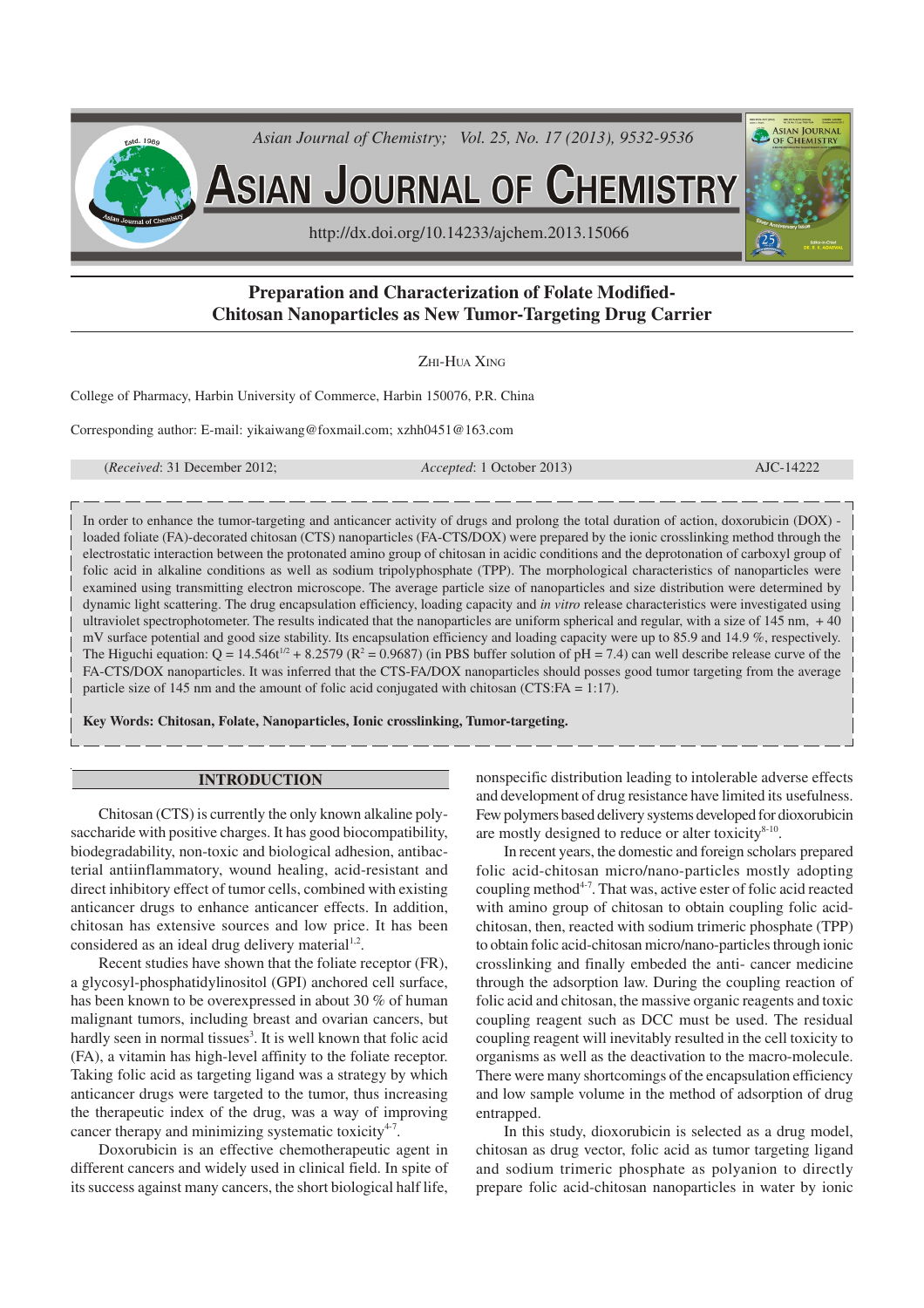crosslinking method through electrostatic interactions between protonated amino group of chitosan molecular chain in acidic environment and deprotonation carboxyl group of foliate molecular structure in alkalinity environment as well as FA-CTS/DOX nanoparticles no using any organic reagent and toxic coupling reagent. In a word, this method is of green synthesis technology, no pollution, no toxic organic reagents, environment friendly, simple steps and low cost.

## **EXPERIMENTAL**

Folic acid (sigma); Chitosan (Jinan Hyderabad Beihai Ocean Bio-Engineering Co., Ltd., degree of deacetylation > 95 %, relative molecular mass 50000); Doxorubicin (Shanghai Bio-Technology Co., Ltd.). All other reagents were of analytical grade.

#### **Preparation of FA-CTS and FA-CTS/DOX nanoparticles**

**Preparing solutions of chitosan, folic acid and sodium trimeric phosphate:**Solutions of chitosan (2.0 mg mL-1) was prepared in 36 % acetic acid whose concentration was 7.5 mg mL<sup>-1</sup> at room temperature and with intensive stirring for 0.5 h.

Solution of folic acid (1.0 mg mL $^{-1}$ ) was prepared in 25 % ammonia whose concentration was  $2.5 \text{ mg} \text{ mL}^{-1}$  at room temperature and with intensive stirring for 10 min.

To form nanoparticles by ionic crosslinking, sodium trimeric phosphate  $(2.0 \text{ mg mL}^{-1})$  prepaed in deionized water was used. The resulting solutions were put through a filter with a pore size of 3 m.

**Formation of nanoparticles:** FA-CTS/DOX nanoparticles were prepared by ionic crosslinking and described as follows: 50 mL of folic acid solution  $(1.0 \text{ mg} \text{ mL}^{-1})$  and 20 mL of sodium trimeric phosphate solution (2.0 mg mL-1) were added dropwise to 200 mL of chitosan solution  $(2 \text{ mg } \text{mL}^{-1})$  containing 90 mg dioxorubicin in sequence, at 55 ºC with magnetic stirring (900-1000 rpm). The dispersion that spontaneously formed was stirred for 0.5 h. The particles were separated by centrifugation (3000 rpm, 20 min) from the dispersion, resuspended in deionized water and newly centrifuged. Then, the yellow precipitate was collected, lyophilized and ready for the further investigation. To avoid the nanoparticles gathering, appropriate amount of mannose was added to the yellow precipitate when they were lyophilized.

For the need of blank control, folic acid-chitosan nanoparticles were prepared identically to the above method, but without dioxorubicin.

**FTIR measurement:** The structure characterization of folic acid-chitosan particles was determined using FTIR-650 Fourier transform infrared spectroscopy (Tianjin Port East Technology). The sample was made into a tablet with KBr at room temperature and the same preparation of chitosan and folate sample were made as well for comparison.

**Average particle size and surface morphology of nanoparticles:** The particle size and size distribution were determined by the method of inverse light dispersion using LS13320 laser particle size analyzer (US Beckman Coulter Co.).

The surface morphology of particles was determined by transmission electron microscopy method. The specific method was as follows: The water dispersion system of FA-CTS/DOX nanoparticles was uniformly dropped to the copper net of TEM

for sample preparation and negatively stained with 2 % phosphotungstic acid. The surfaces of the particles were observed and the pictures were taken *via* using Hitachi-7650 TEM (Japan) after moisture evaporated and dried.

**Surface potential of nanoparticles:** Take proper amount of nanoparticles suspension, add deionized water to dilute it, then determine the surface potential of particles using Zetasizer Nano Z potential analyzer (Malvern of Britain Co.).

#### **Performance evaluation of nanoparticles**

**Dynamics of the stability of nanoparticles:**Samples of nanoparticles were kept for 45 days in conventional conditions at  $23 \pm 2$  °C. During the time, the average particle size were determined in 7, 15, 30 and 45 days, individually.

**Targeting of nanoparticles:** The passive targeting of FA-CTS/DOX nanoparticles is depended on the size of particles and the active targeting is depended on how much folate was conjugated by ionic bond with chitosan, To determine the content of FA in the particles, the FA-CTS/DOX nanoparticles water dispersion was centrifuged at 3000 rpm for 0.5 h and the amount of free folate in the supernatant was measured by the standard curve method using a Tu-1800PC UV-visible spectrophotometer (Beijing Purkinje General Instrument Co., Ltd.) at 365 nm. The amount of substance ratio of CTS to FA was calculated according to the following formula:

| Chitosan |  | Total chitosan (mol) |               |  |  |  |  |
|----------|--|----------------------|---------------|--|--|--|--|
| --       |  |                      | $\sim$ $\sim$ |  |  |  |  |

Total folic acid (mol)- Free folic acid (mol) Folic acid

**Sorption of dioxorubicin by nanoparticles:** To determine the entrapment efficiency and the loading capacity, the FA-CTS/DOX nanoparticles were centrifuged at 3000 rpm for 0.5 h from the dispersion, resuspended in the pH 5.0 acetic acid solution and newly centrifuged. The amount of free dioxorubicin in the supernatant was measured by the standard curve method using a UV-visible spectrophotometer at 284 nm. The precipitate was then lyophilized and weighed. The dioxorubicin entrapment efficiency (EE) and the loading capacity (LC) were calculated according to the following formula:

$$
EE = \frac{\text{Total DOX (mg)} - \text{Free DOX (mg)}}{\text{Total DOX (mg)}} \times 100\%
$$
  
LC = 
$$
\frac{\text{Total DOX (mg)} - \text{Free DOX (mg)}}{\text{Nonoparticles Weight (mg)}} \times 100\%
$$

All measurements were performed in triplicate and averaged to obtain reliable results.

*In vitro* **release studies:** The release behaviour of nanoparticles was studied by cylindrical basket method. The release medium are pH 1.2 artificial gastric juices, pH 6.8 intestinal juice and pH 7.4 artificial body fluid and temperature is  $37\pm 1$  °C. At predetermined time-points, the receiving fluid was withdrawn and the release study was continued after replacement with the same amont of fresh buffer. The amount of dioxorubicin released was determined by the standard curve method using a UV-visible spectrophotometer at 284 nm and a calibration curve was made using none-loaded nanoparticles to correct for the intrinsic absorption of the polymer. In each experiment, the samples were analyzed in triplicate and the error bars represent the standard deviation.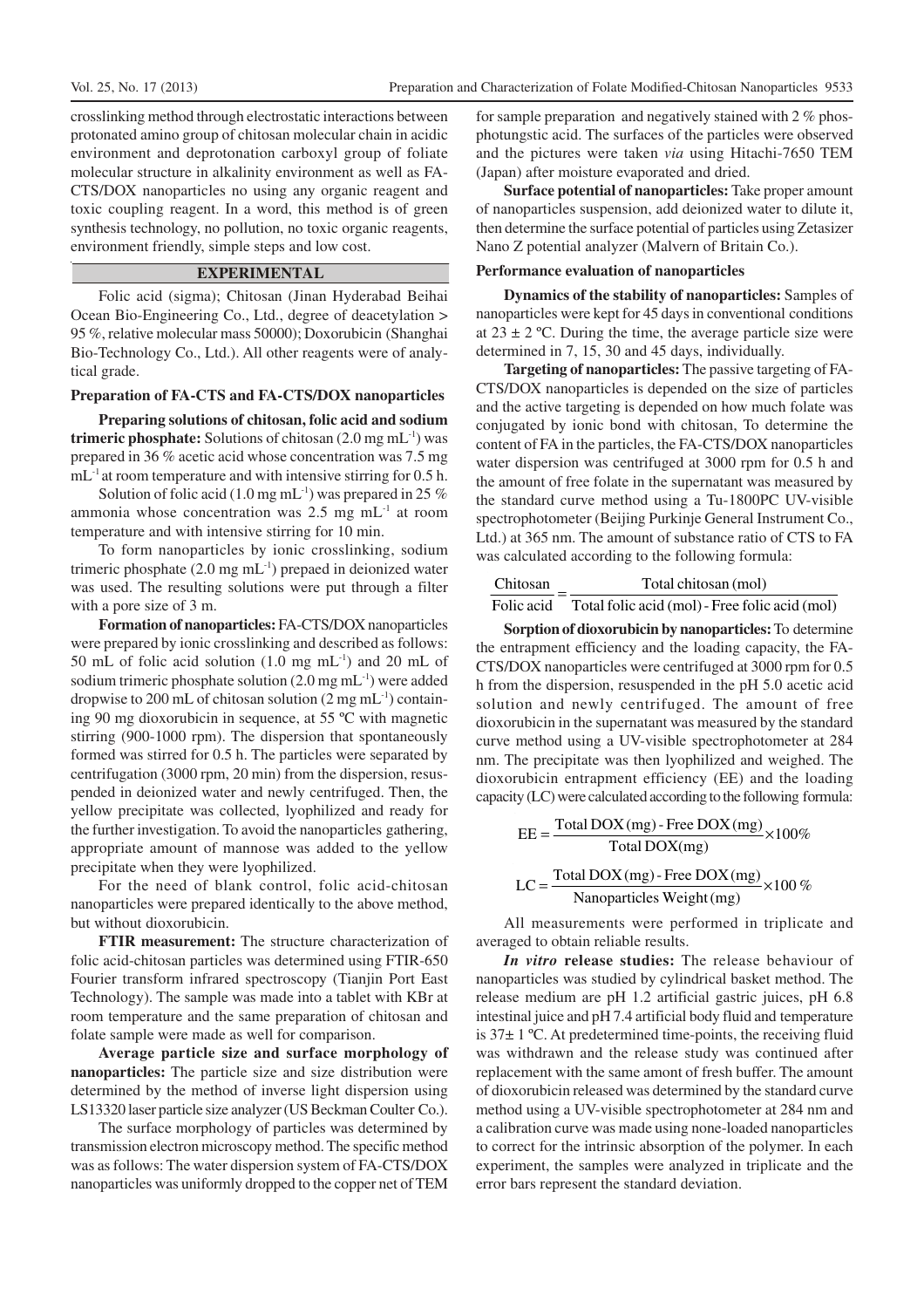## **RESULTS AND DISCUSSION**

**IR spectra of nanoparticles:** IR spectra was shown in Fig. 1. Fig. 1 indicated that folic acid-chitosan complexes were in conjunction through electrostatic interactions between protonated amino group of chitosan molecular chain and deprotonation carboxyl of folic acid molecular structure. On one hand, the aromatic ring skeleton to expand and contract vibration peak  $1604$  and  $1485$  cm<sup>-1</sup> appeared in the polymer, it indicated that folic acid and chitosan combined with success; on the other hand,  $1705 \text{ cm}^{-1}$  carbonyl peaks of folic acid (-COOH) disappeared, that indicated the carboxyl of folic acid molecule and amino group of chitosan were combined with ionic bond, namely folic acid-chitosan complexes were in conjunction through electrostatic interactions.



Fig. 1. IR spectra of folic acid-chitosan, chitosan, folic acid

**Average particle size and surface morphology of nanoparticles:** Measured by laser particle size analyzer, the data of FA-CTS/DOX nanoparticles was as follows:  $D[4,3] =$ 145 nm,  $d(0.1) = 110$  nm,  $d(0.5) = 142$ ,  $d(0.9) = 184$  nm, particle size dispersion index  $(PI) = 1.018$ . The particle size distribution of FA-CTS/DOX nanoparticles was shown in Fig. 2.

The morphology characterization of nanoparticles was determined by the TEM. The photo of FA-CTS/DOX nanoparticles was shown in Fig. 3. It can be seen from the photo, the nanoparticles showed a regular spher with uniform size and no adhesion.

**Surface potential of nanoparticles:**Amino group (-NH2) of chitosan transform into ammonia ion (-NH<sub>3</sub><sup>+</sup>) under acidic conditions. Although chitosan react with FA as well as sodium trimeric phosphate and finally forming folic acid-chitosan nanoparticles, plenty of -NH<sub>3</sub><sup>+</sup> were still remained in chitosan because of excess chitosan. so the surface of nanoparticles should posses positive charge and the surface potential was high. The experimental result shown that the surface potential of FA-CTS/DOX nanoparticles was +40 mV which accod with the above deduction. Generally, if the absolute value of surface potential of nanoparticles is more than 25 mV, nanoparticles will not gather in suspension due to the repellent action among the electrostatic force. At the same time, the surface of FA-CTS/DOX nanoparticles has positive charge which is



Fig. 2. Particle size distribution of FA-CTS/DOX nanoparticles



Fig. 3. TEM of FA-CTS/DOX nanoparticles

easily attracted by the negative charge of cellular membrane. It is beneficial for dioxorubicin to distribute *in vivo* through nanoparticle delivery and improve the treatment of the solid tumor.

**Size stability of nanoparticles:** The value of average particle size in different time is shown in Table-1. It can be seen from Table-1, the average particle size almost not change in 7 to 45 days, which indicated that the size stability of the FA-CTS/DOX nanoparticles was well owing to the high surface potential.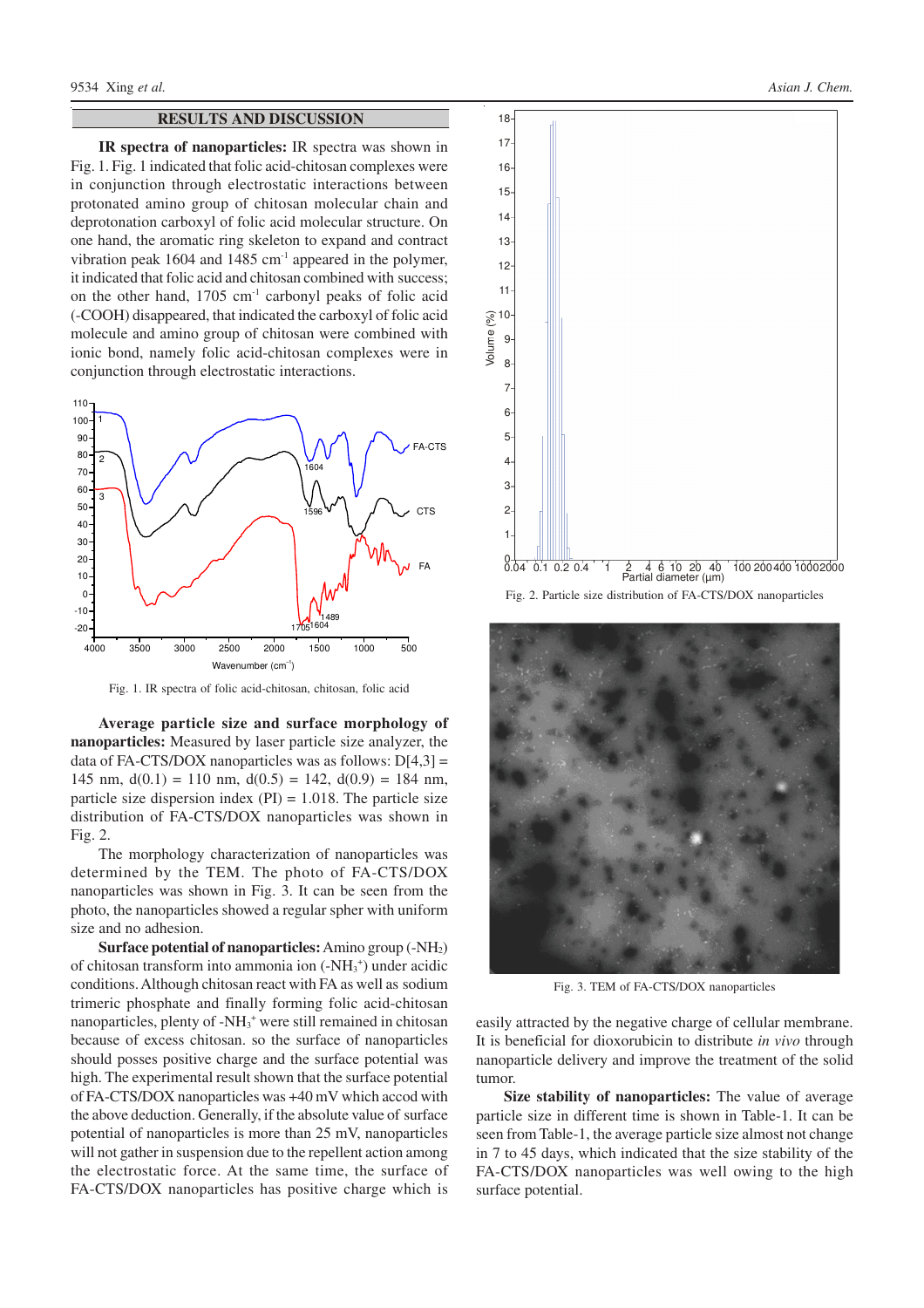| TABLE-1<br>VALUE OF PARTICLE SIZE IN DIFFERENT TIME |                    |  |  |  |  |
|-----------------------------------------------------|--------------------|--|--|--|--|
| Storage time (d)                                    | Particle size (nm) |  |  |  |  |
|                                                     | 145                |  |  |  |  |
|                                                     | 145                |  |  |  |  |
| 15                                                  | 145                |  |  |  |  |
| 30                                                  | 146                |  |  |  |  |
|                                                     | 146                |  |  |  |  |

**Targeting of nanoparticles:** Analysis of passive targeting: passive targeting is formed by natural distribution *in vivo* due to normal physiological function of organism. Generally, 100-200 nm of nanoparticles will not be intercepted by the sinusoidal vessel of liver and spleen $\mathbf{^{11}}$ , so the FA-CTS/DOX nanoparticles with average particle size of 145 nm could enter blood circulation without interception by the sinusoidal vessel of liver and spleen and its retention time was prolonged. As a result, the chance that dioxorubicin embedded in the nanoparticles getting into the lesion location of tumor is increased.

**Analysis of active targeting:** The ratio of chitosan to folic acid is 1:17, namely one molecule of chitosan was conjugated with 17 molecules of folic acid. It shown that the folic acidchitosan nanoparticles have intensive tumor targeting according to the reference<sup>3,4,12</sup>: If one molecule of protein was conjugated with 3 molecules of folate in the conjugation of folic acid and protein on average, it shown great tumor targeting. From this, the FA-CTS/DOX nanoparticles should posses strong active tumor targeting.

**Encapsulation efficiency and loading capacity:** FA-CTS/DOX nanopartcles were prepared repeated three groups to obtain reliable results. The average encapsulation efficiency was  $(85.8 \pm 0.1)$  % and the average loading capacity was (14.6)  $\pm$  0.3) %. It indicated that the folic acid-chitosan nanopartcles had not only high encapsulation efficiency to reduce the loss of dioxorubicin loaded but also good loading capacity to ensure the therapy and reduce the dosage of nanopartcles, moreover the nanopartcles preparation had good repeatability.

In order to obtain high encapsulation efficiency of drugloaded nanopartcles, we tried adsorption and mixing two methods. The adsorption method was: first, folic acid-chitosan nanopartcles water dispersion system was prepared, then appropriate amount of dioxorubicin was added to obtain loaded folic acid-chitosan nanopartcles. The mixing method was: a certain amount of dioxorubicin was suspended in the chitosan dilute acetic acid solution and then slowly added folic acid ammonium salt solution and sodium trimeric phosphate solution in sequence. The research result discovered that, the drug loading and the encapsulation efficiency of nanopartcles prepared by mixing method was much higher than that by the adsorption method. We therefore adopted mixing method for embedding of dioxorubicin.

**Dioxorubicin** *in vitro* **release and discussion on the mechanism:** Fig. 4 showed that FA-CTS/DOX nanoparticles had a good slow-release effect in artificial gastric juice. In artificial gastric juice, cumulative release of dioxorubicin was 7.50 % within 15 min, 8.30 % within 0.5 h, 17.01 % within 1 h, 49.84 % within 3 h and 75.43 % within 4 h. That closed to uniform speed release.



Fig. 4. Dioxorubicin release curve of load dioxorubicin nanoparticles *in vitro* (artificial gastric juice of  $pH = 1.2$ )

In artificial intestinal juice, the cumulative release of dioxorubicin from FA-CTS/DOX nanoparticles is displayed in Fig. 5. The overall release process of dioxorubicin was a levelling-off release phase. The burst effect is minimal which was slight. Early release was not cumulative, that indicated the combination of drugs in the nanoparticles surface was relatively fewer, the vast majority of drugs were inside of nanoparticles. 5 h later dox released slowly due to swelling or degradation of chitosan and its maximum cumulative released quantity was up to 90.15 % within 9 h. Therefore, nanoparticles had good slow release function and almost no burst-releasing phenomena. Early nearly uniform release of dioxorubicin proved that the drug encapsulated in nanoparticles had played a certain controlled release effect.



Fig. 5. Dioxorubicin release curve of load dioxorubicin nanoparticles *in vitro* (artificial intestinal juice of  $pH = 6.8$ )

It can be seen from Fig. 6 that the nanoparticles had played good sustained release effect for dioxorubicin encapsulated in nanoparticles in PBS buffer solution of  $pH = 7.4$ . In initial stage, dioxorubicin released fast with the cumulative release amount ranged from 7.0 % in 0.5 h to 32.8 % in 3 h. In the medium stage, dioxorubicin released nearly uniform from 3-24 h with 85 % of cumulative release amount. In the late stage, dioxorubicin released very slowly and almost finished by 26 h. About 15 % of dioxorubicin were tightly embedded in the chitosan nanoparticles. Only did the chitosan nanoparticles occur corrosion or chitosan degrade, the 15 % of dioxorubicin can release. However, known from the size